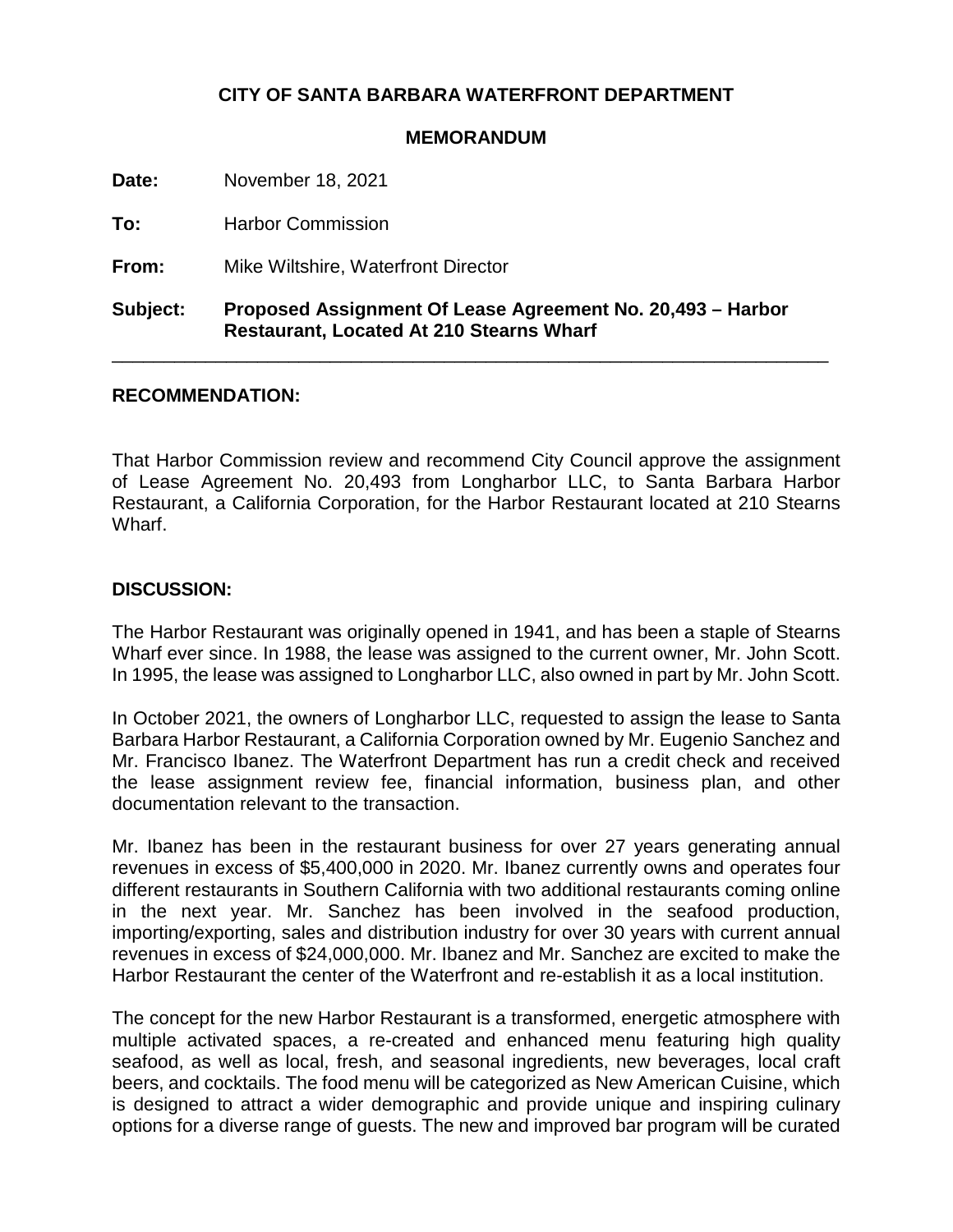Harbor Commission Staff Report Proposed Assignment Of Lease Agreement No. 20,493 – Harbor Restaurant, Located At 210 Stearns Wharf November 18, 2021 Page 2

to highlight a rotation of cocktail offerings, local and international wines, spirits, and microbreweries.

Mr. Sanchez and Mr. Ibanez's enhanced food and beverage offerings noted above will be highlighted in different areas of the restaurant thus providing multiple opportunities for gathering, socializing, dining as well as quick, to-go options. The proposed new owners plan to renovate and enhance the spaces currently occupied by the Harbor Restaurant (downstairs) and Longboard's (upstairs) along with the new food and beverage offerings (mentioned above) to be highlighted in different areas of the restaurant that will include enhancements of the outdoor deck, the indoor restaurant and bar areas, a to-go service window, a new lounge area, and a new coffee, pastry and gelato shop. The renovations will be phased over time allowing for continuous operation of the restaurant.

In accordance with the Department's lease assignment procedure, no changes to the business terms of the lease will occur as part of this lease assignment. The basic terms of the current lease are as follows:

- **Remaining Term:** Seven years remaining on initial term as well as three, fiveyear options extending to December 31, 2039.
- **Base Rent:** \$52,498 per month (\$5.62 per square foot)
- **Percentage Rent:** 10% up to and including \$3,000,000 and 11% above \$3,000,000
- **Annual Rent Adjustment:** Cost of Living increases based on the Consumer Price Index (CPI)

The current owner, Longharbor LLC, is considered a tenant in good standing by the Department and has no outstanding default notices on file.

If the Harbor Commission recommends approval of this assignment, the item will be considered by City Council in December.

Attachment: Site Plan

Prepared by: Brian Bosse, Waterfront Business Manager